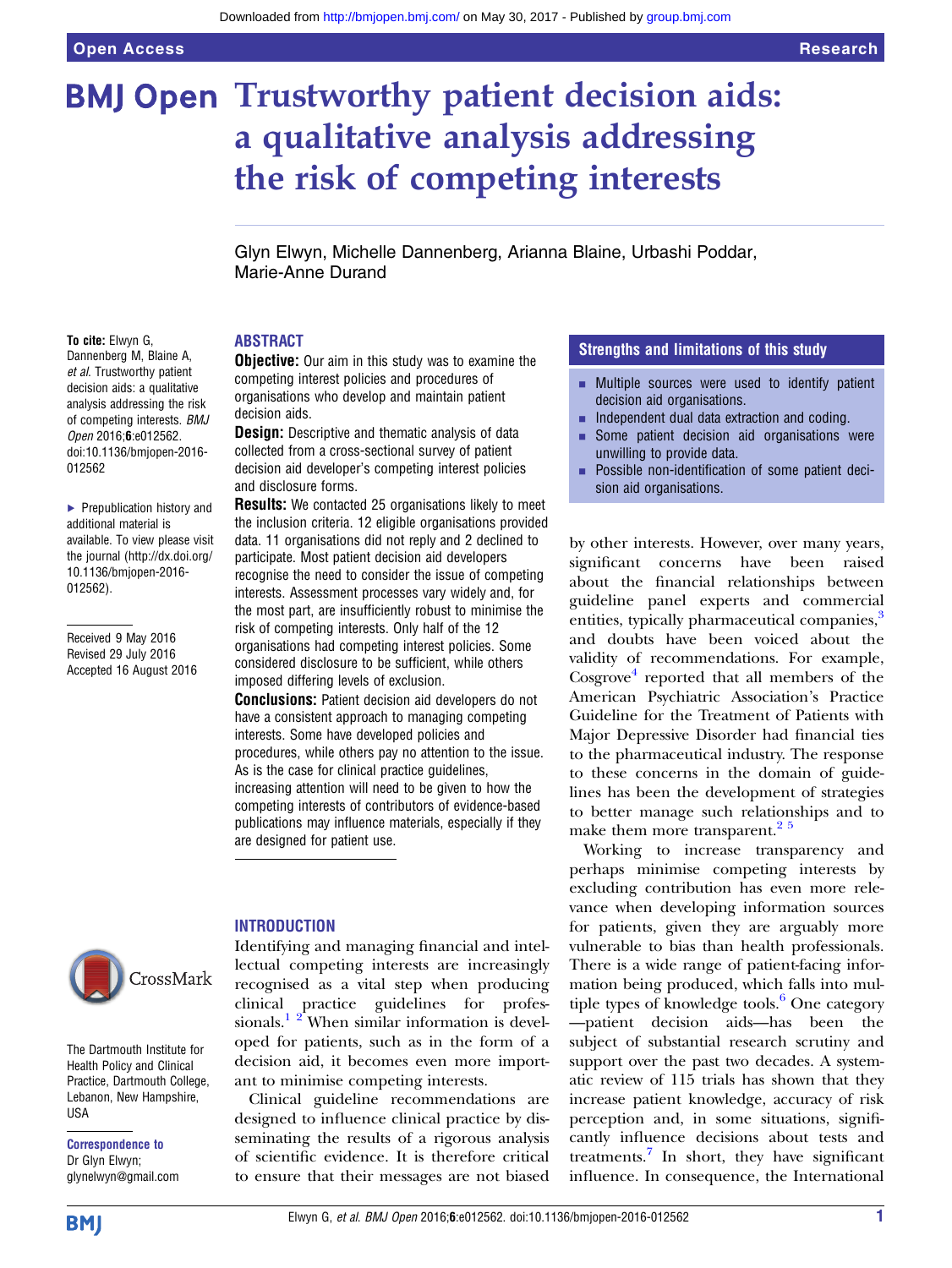Open Access

Patient Decision Aids Standards Collaboration has argued that patient decision aids should be as free as possible of competing interests.<sup>[8](#page-6-0)</sup>

In 2013, Barry *et al*<sup>[9](#page-6-0)</sup> updated the International Patient Decision Aids Standards Collaboration criteria and suggested a more stringent approach to the disclosure of competing interests in patient decision aid development. However, it is unclear whether patient decision aid developers have addressed the issue of how competing interests are identified and managed. Pioneers in this field were, for the most part, working in academic settings, but as interest has grown and a market has emerged, larger organisations—both commercial and non-profit—have appeared. These organisations may accept funding from multiple sources, and recruit a range of contributors, clinical experts, patient advocates and others. They may also use existing evidence sources to provide up-to-date content. The need for transparency is clear. As with clinical practice guideline production, individual-level and institutional-level conflicts of interest should be disclosed and managed. Our aim in this study was to examine the competing interest policies and procedures of organisations who develop and maintain patient decision aids.

### **METHODS Participants**

We identified organisations that were known to produce patient decision aids by using inventories, publications, academic networks, email groups and conference proceedings. Organisations were invited to participate in the study if they: (1) had produced five or more patientfacing decision aids that were publicly or commercially available as of June 2015, and (2) had actively maintained and updated those tools.

For the purpose of this study, we adapted the definition of patient decision aids used in the Cochrane sys-tematic review of patient decision aids.<sup>[7](#page-6-0)</sup> Eligible organisations were those that produced interventions that: (1) help patients make deliberate informed healthcare decisions; (2) explicitly state the decision to be con-<br>sidered; (3) provide balanced evidence-based sidered; (3) provide balanced evidence-based information about available options, describing their associated benefits, harms and probabilities; and (4) support patients to recognise and clarify preferences.

#### Data collection

A standard email was sent to organisations identified as possibly eligible requesting a copy of their competing interest policy and declaration of interest form(s), as well as any other documents used to manage the relevant competing interests of their contributors, writers or experts, and those involved in the evidence synthesis process (see online supplementary material). We also requested data about the number and format of the organisation's patient decision aids. If we received incomplete or unclear information, additional inquiries

were made. Reminders were sent at 1 and 2 weeks, and non-responses were documented.

After piloting a data extraction form, two researchers (M-AD and MD) independently tabulated data about the organisation's name, location, number of active patient decision aids available, patient decision aid access (free or commercial), and patient decision aid type (eg, paper, web or video-based, or other). Data were summarised regarding each organisation's competing interest approach: scope, principles, applicability, coverage and date of implementation.

#### Data analysis

To identify themes in the data, all documented competing interest policies received were examined using qualitative methods, specifically thematic analysis. Undocumented approaches to managing competing interests mentioned in verbal or email communications were not included in the thematic analysis. MD and AB independently reviewed the extracted data and developed a preliminary codebook, using three of the documents received. Discrepancies in coding were discussed with M-AD until a definitive codebook was agreed, and applied by MD and AB to all policy documents using ATLAS.ti V.1.0.34. Inconsistent coding was resolved by consultation with M-AD. Codes across organisations were compared. Each organisation was asked to verify our interpretation of data in relation to existence of a documented policy, disclosure form, their approach to exclusion where competing interests were identified, their active number of patient decision aids and whether the tools were available publically or commercially; factual errors were addressed. Authors who were also members of the Option Grid Collaborative did not extract, code or analyse data from that organisation. Option Grid Collaborative data were handled by UP and MD.

#### RESULTS

#### Patient decision aid organisations

We contacted 25 organisations which we considered likely to meet the preset inclusion criteria (see fi[gure 1\)](#page-2-0). Twelve eligible organisations provided data [\(table 1\)](#page-3-0). Eleven organisations did not reply and two declined to participate (see [table 1](#page-3-0) footnote). We do not know whether the non-responders were eligible, and we are unable to report data from those who declined participation. Eight of the 12 participating organisations were based in the USA, and one each in Australia, Canada, Germany and the Netherlands. The number of available decision aids, their format and mode of access varied across organisations. As of June 2015, the three largest developers were Healthwise, the Agency for Healthcare Research and Quality, and Health Dialog, with 180, 51 and 38 available patient decision aids, respectively. Other developers had smaller numbers of available tools. The majority of organisations were not-for-profit organisations (n=9). Most decision aids were web-based,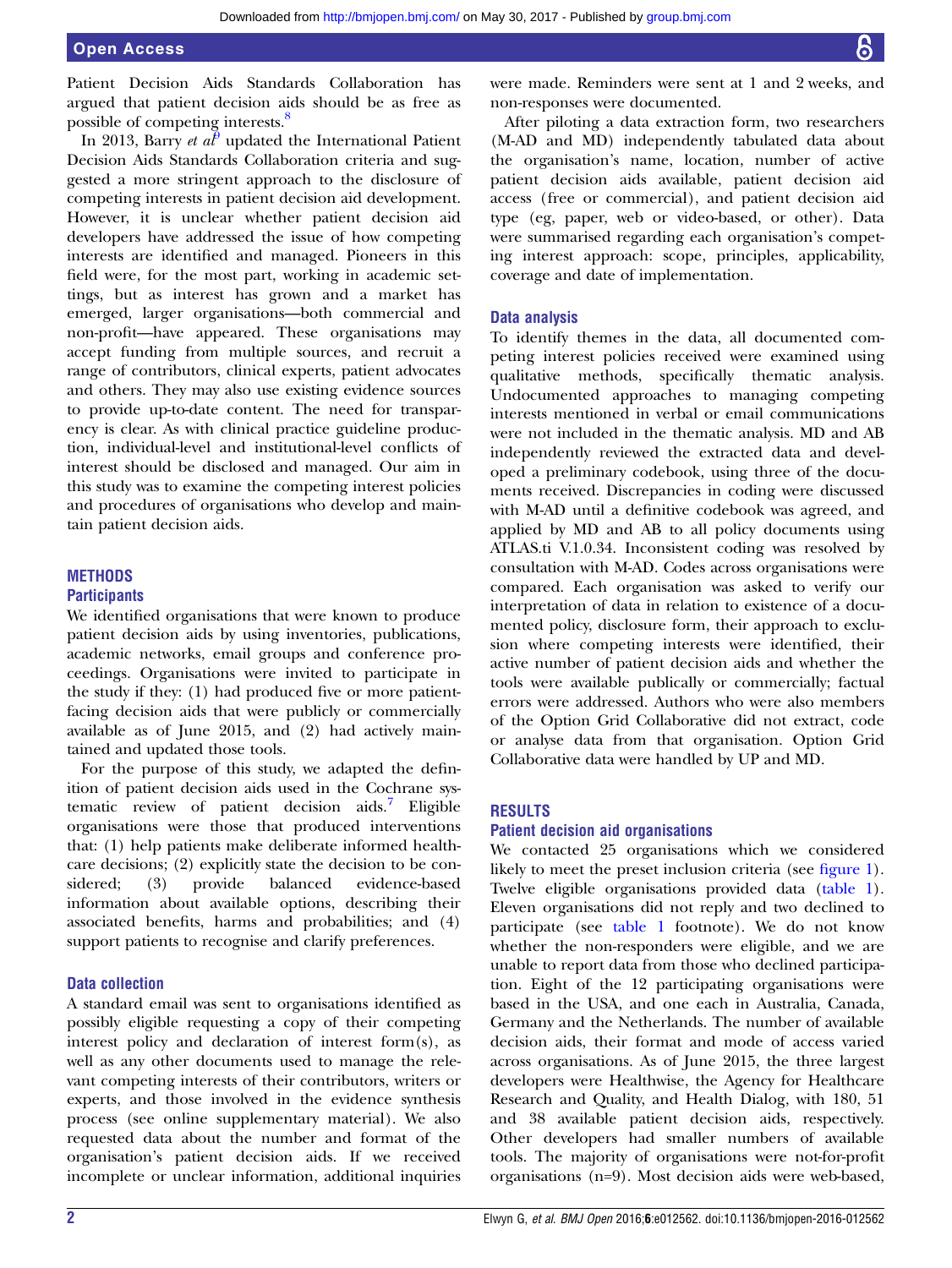

<span id="page-2-0"></span>

Figure 1 Flowchart of organisations from identification to inclusion in analysis.

often with print versions available. Eight out of 12 organisations allowed free access to the tools. Four organisations required payment or licences, although two of these organisations allowed limited free access to some tools.

#### Summary of competing interest approaches

Organisations producing patient decision aids do not have a consistent approach when dealing with competing interests. Some have written policies, others use an informal approach, and some collect information about competing interests without having a clear policy on how to manage identified conflicts [\(table 2](#page-4-0)). Six of the 12 participating organisations (Agency for Healthcare Research and Quality, Cincinnati Children's Hospital Medical Center (CCHMC), Health Dialog, Healthwise, Option Grid Collaborative, and Sydney School of Public Health) sent us their written competing interests policy. Two of the other six organisations reported following undocumented competing interest principles (Mayo Clinic and University Medical Center Hamburg), and another used criteria specified by the International Patient Decision Aids Standards Collaboration (Ottawa Hospital

Research Institute). Two of the three for-profit organisations (Emmi Solutions and WiserCare) did not have a documented competing interest policy. Five of the 12 decision aid organisations had a rigorous approach to disclosing competing interests, defined as having a written policy, a disclosure of competing interests form, and a process of deciding whether or not to exclude contributors with competing interest. Six organisations barred contributors who had competing interests from contributing to development processes (Agency for Healthcare Research and Quality, CCHMC, Healthwise, Option Grid Collaborative, Sydney School of Public Health, and Mayo Clinic), all with exemptions possible, six did not. Eight of the 12 organisations used forms to collect information about competing interests. Of the other four organisations, two reported asking for informal disclosures. Four organisations did not have a formal method of identifying competing interest and did not have a documented policy. Five organisations disclosed competing interests on their patient decision aids, directly (Emmi Solutions, Ottawa Hospital Research Institute, and PATIENT+) or by using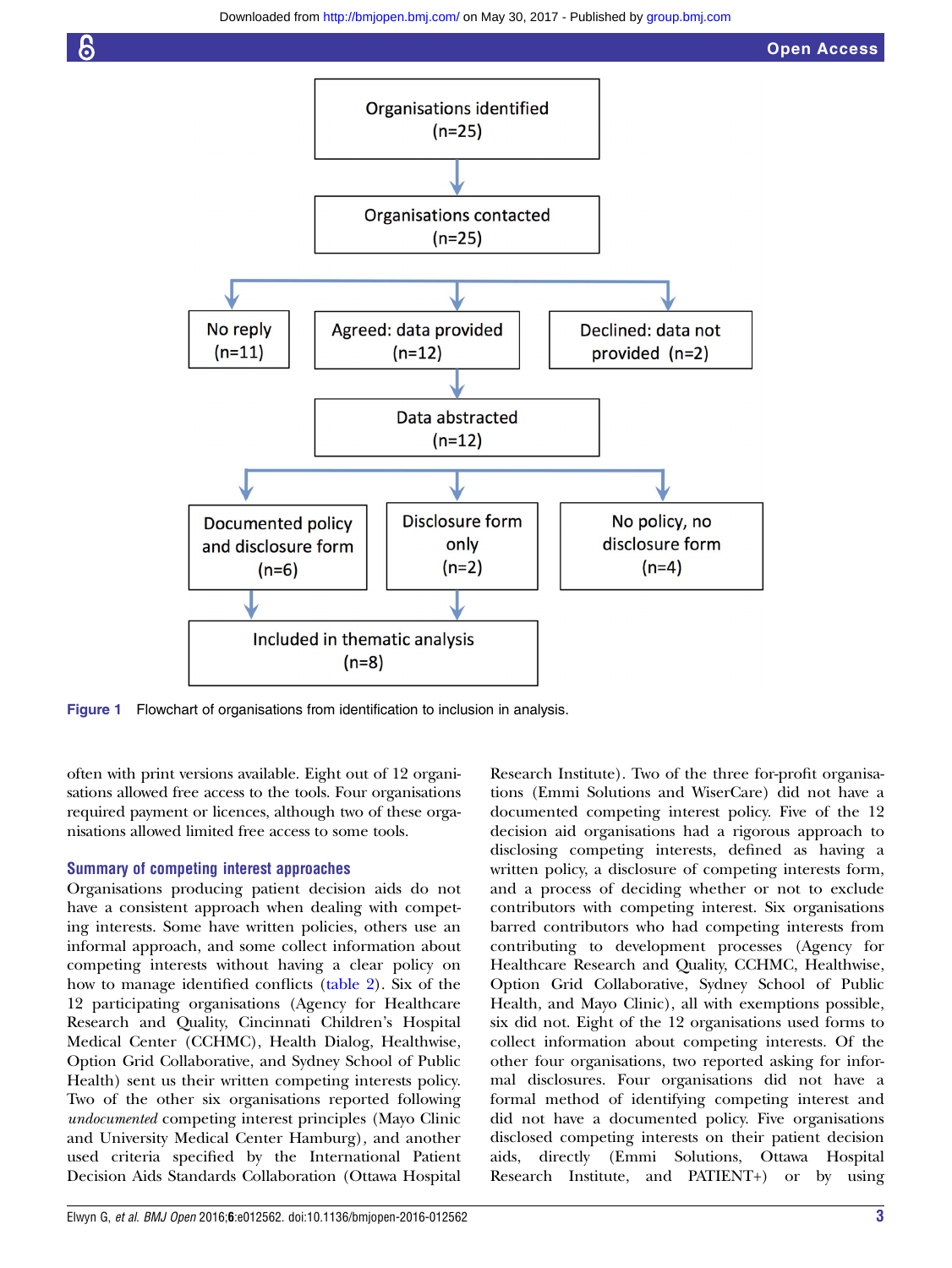|                                                         |                           | <b>Decision</b> |                                              |                         | <b>Profit</b> |
|---------------------------------------------------------|---------------------------|-----------------|----------------------------------------------|-------------------------|---------------|
| Organisation                                            | Country                   | aids            | <b>Format</b>                                | <b>Access</b>           | status        |
| Agency for Healthcare                                   | <b>USA</b>                | 51              | Web-based with PDF available                 | Free                    | <b>NP</b>     |
| <b>Research and Quality</b>                             |                           |                 |                                              |                         |               |
| Cincinnati Children's Hospital<br><b>Medical Center</b> | <b>USA</b>                | 5               | Paper-based, some PDFs<br>available online   | Free                    | <b>NP</b>     |
| <b>Emmi Solutions</b>                                   | <b>USA</b>                | $15+$           | Video-based animation                        | Commercial              | <b>FP</b>     |
| <b>Health Dialog</b>                                    | <b>USA</b>                | 38              | Website, video, and/or booklet               | Commercial <sup>+</sup> | <b>FP</b>     |
| <b>Healthwise</b>                                       | <b>USA</b>                | 180             | Web-based with PDF available                 | Commercial <sup>+</sup> | <b>NP</b>     |
| Mayo Clinic                                             | <b>USA</b>                | 5               | Electronic interactive tool,<br>paper, video | Free                    | <b>NP</b>     |
| Ottawa Hospital Research<br>Institute                   | Canada                    | 16              | Web-based with PDF available                 | Free                    | <b>NP</b>     |
| <b>Option Grid Collaborative</b>                        | <b>USA</b>                | 37              | Electronic interactive tool,<br>paper        | Free                    | <b>NP</b>     |
| PATIENT+                                                | The<br><b>Netherlands</b> | 10              | Web-based, video                             | Free                    | <b>NP</b>     |
| <b>University Medical Center</b><br>Hamburg             | Germany                   | 9               | Electronic interactive tool,<br>paper        | Free                    | <b>NP</b>     |
| Sydney School of Public Health                          | Australia                 | 6               | Website, PDF and audio                       | Free                    | <b>NP</b>     |
| <b>WiserCare</b>                                        | <b>USA</b>                | 10              | Web-based                                    | Commercial              | FP            |

\*Two of the following patient decision aid organisations declined participation and 11 did not reply to correspondence: British Medical Journal (UK), Choosing Wisely (USA), Decision Box, University of Laval (Canada); 'Having a Baby', University of Queensland (Australia), NHS Right Care (UK), The MedicalGuide (USA), Midwifery Information and Resource Service (UK), Queen Mary University (UK), Visualizing Health (USA), Vitality Group (USA), Wellvie (USA), Wiser Together (USA). †Some public access granted.

FP, for profit; NP, not-for-profit.

associated web links (Agency for Healthcare Research and Quality and Healthwise).

<span id="page-3-0"></span>Table 1 Patient decision aid organisations\* (as of June 2015)

#### Thematic analysis of available competing interest policies and forms

Our thematic analysis included six policies and two interest disclosure forms (from organisations who had no documented policies), see [table 2.](#page-4-0) We identified the following four main themes in the data: timeframe, application of policy, interests included or exempted, and management of disclosures.

#### **Timeframe**

Six organisations (four policies and two disclosure forms) mentioned timeframes for disclosure relevance. Healthwise considered past competing interests only, defined as those 'received in the last year'. Health Dialog considered current competing interests only. Four organisations (Agency for Healthcare Research Quality, CCHMC, Option Grid Collaborative and PATIENT+) considered both past and future interests. Of those who specified that past interests must be declared, the applicable time period ranged from 12 to 36 months. We assume 'future interests' to imply current interests at time of disclosure. Similar inconsistent approaches were found regarding the timing at which information about interests was collected—whether at the start of development, or on a regular basis. Only four organisations requested proactive reporting of any changes in disclosures if new competing interests arose.

#### Application of policy

All six documents were clear that the policy applied to contributors, and included family members, but definitions varied. The Agency for Healthcare Research and Quality and the Option Grid Collaborative included spouse, domestic partner and dependent children. Other organisations (CCHMC, Health Dialog and Healthwise) did not provide details. The Sydney School of Public Health's policy was the most extensive, including spouse, de facto partner, sexual partner, immediate family, close friend, a financial dependent or business partner.

#### Interests included and exempted

All six policies and one disclosure form mentioned the relevance of financial interests and this was defined in detail by four policies and one disclosure form. Healthwise and the Option Grid Collaborative required disclosure of financial interests, irrespective of the amount. The Agency for Healthcare Research and Quality described multiple disclosure thresholds, depending on the nature of an individual's involvement. Five organisations (Agency for Healthcare Research and Quality, CCHMC, Health Dialog, PATIENT+, and the Sydney School of Public Health) also required the disclosure of non-financial interests, such as potential intellectual interests or career advancement.

Three policies and one disclosure form indicated which types of interests did not require disclosure. The Agency for Healthcare Research and Quality does not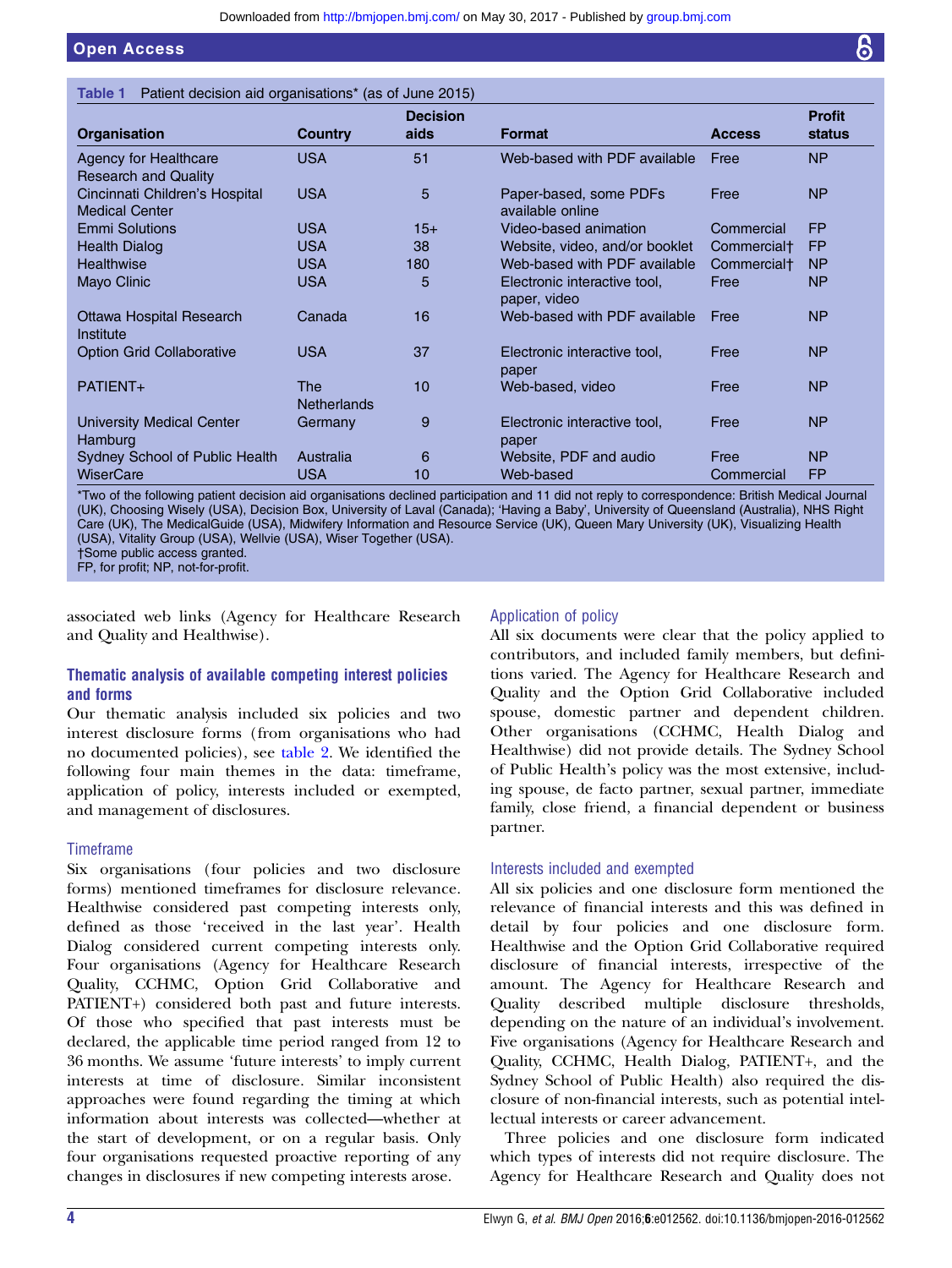|                                                                                  | Documented policy and disclosure forms |                       |                                |                   |                       | Disclosure forms,<br>no policy |                             | No policy, No disclosure forms |  |  |                             |  |
|----------------------------------------------------------------------------------|----------------------------------------|-----------------------|--------------------------------|-------------------|-----------------------|--------------------------------|-----------------------------|--------------------------------|--|--|-----------------------------|--|
|                                                                                  | <b>AHRQ</b>                            | <b>CCHMC</b>          | <b>Health</b><br><b>Dialog</b> | <b>Healthwise</b> | <b>Option</b><br>Grid | Sydney                         | <b>PATIENT</b><br>$\ddot{}$ | <b>Ottawa</b>                  |  |  | Emmi Mayo WiserCare Hamburg |  |
| Applies to contributor and family<br>members                                     |                                        | $\mathcal{N}^{\star}$ |                                |                   |                       |                                |                             |                                |  |  |                             |  |
| Applies to financial interests only                                              |                                        |                       |                                |                   |                       |                                |                             |                                |  |  |                             |  |
| Applies beyond financial interests                                               |                                        |                       |                                |                   |                       |                                |                             |                                |  |  |                             |  |
| Full financial disclosure                                                        | ✓†                                     |                       |                                |                   |                       |                                |                             |                                |  |  |                             |  |
| Past interest disclosure                                                         |                                        |                       |                                |                   |                       |                                |                             |                                |  |  |                             |  |
| Current interest disclosure                                                      |                                        |                       |                                |                   |                       |                                |                             |                                |  |  |                             |  |
| Past and future interest disclosure                                              |                                        |                       |                                |                   |                       |                                |                             |                                |  |  |                             |  |
| Restrictions placed on contributors<br>with competing interests                  |                                        |                       |                                |                   |                       |                                |                             |                                |  |  |                             |  |
| Exclusion of contributors with<br>competing interests                            |                                        |                       |                                |                   | ✓                     |                                |                             |                                |  |  |                             |  |
| Documented process for evaluating<br>disclosures                                 |                                        |                       |                                |                   |                       |                                |                             |                                |  |  |                             |  |
| Documented policy exemptions<br>Competing interest <i>principles</i><br>followed |                                        |                       |                                |                   | ✓                     |                                |                             | $\checkmark$                   |  |  |                             |  |
| Request informal disclosures                                                     |                                        |                       |                                |                   |                       |                                |                             |                                |  |  |                             |  |
| Disclosure made on decision aid                                                  | √§                                     |                       |                                | $\sqrt{\S}$       |                       |                                |                             |                                |  |  |                             |  |

#### <span id="page-4-0"></span>Table 2Overview of organisational approaches to managing competing interests

\*Applies to lead editors only.

†Threshold for financial disclosure is role dependent.

‡Follow IPDAS.

§Web link to disclosure provided on decision aid.

AHRQ, Agency for Healthcare Research and Quality; CCHMC, Cincinnati Children'<sup>s</sup> Hospital Medical Center; Emmi, Emmi Solutions; IPDAS, International Patient Decision Aids Standards; Mayo, Mayo Clinic; Ottawa, Ottawa Hospital Research Institute; Option Grid, Option Grid Collaborative; Hamburg, University Medical Center Hamburg; Sydney, Sydney School of Public Health.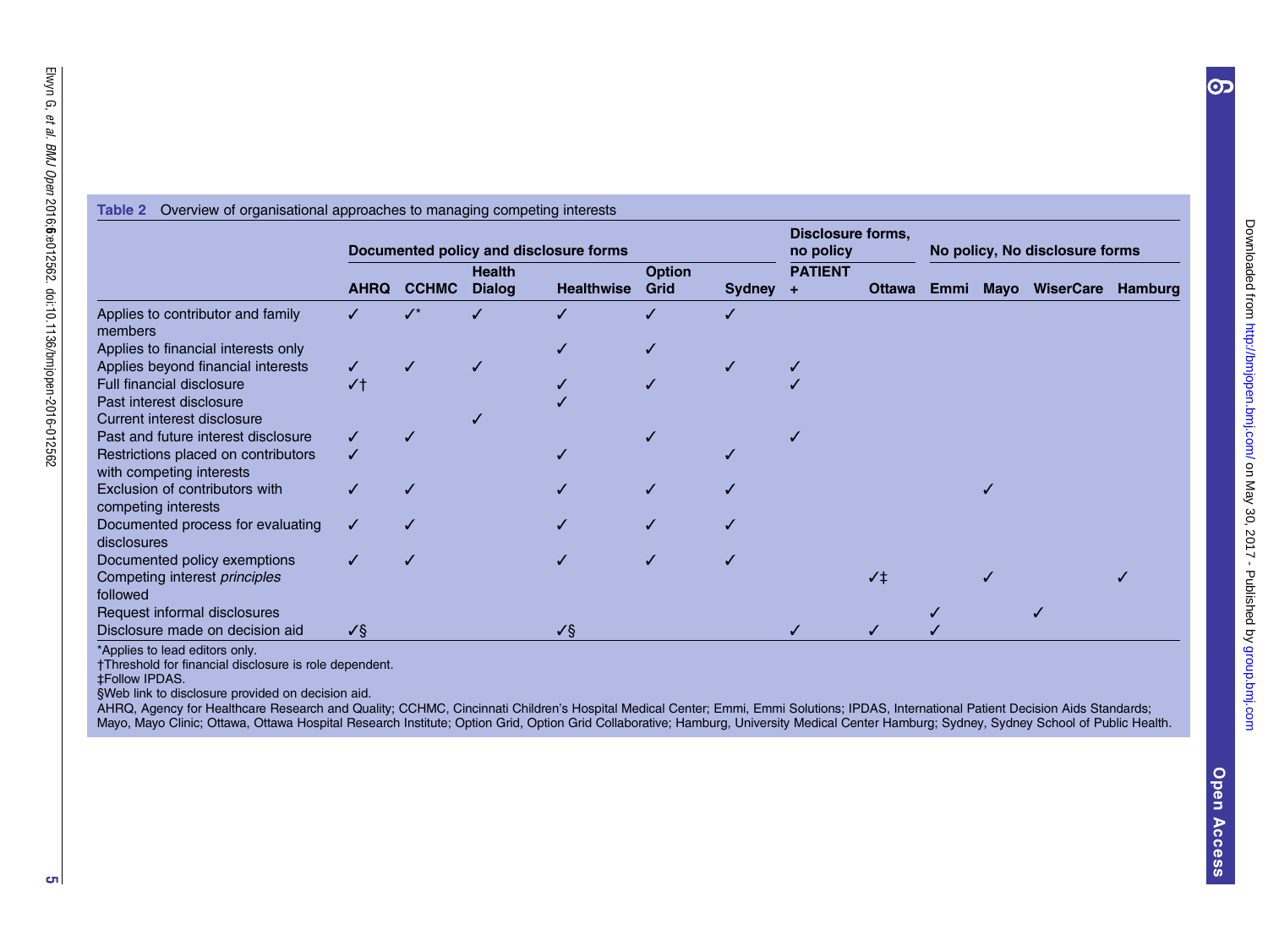#### Open Access

require disclosure of service on advisory committees or review panels for public/non-profit entities, equity interests in a single entity below 5%, ownership in an institution if the institution is an applicant under the Small Business Innovation Research programme, income from seminars/lectures/teaching engagements for a public or non-profit entity, or for mutual or retirement funds. CCHMC does not require disclosure of salary, royalties or other remuneration received directly from CCHMC, equity interests in a single entity below 5%, royalties for publishing scholarly works or other writings, or of mutual or retirement funds. Healthwise also does not require disclosure of mutual or retirement funds. PATIENT+ does not require funding from public funding sources to be disclosed.

#### Management of disclosures

All organisations who had published a policy also had a method for collecting information about competing interests but less clarity about who would evaluate and act on the disclosures. Policies varied widely in terms of how to manage the disclosure of competing interests. None of the policies absolutely excluded individuals if competing interests were disclosed; all had some form of exemption. Five documented policies recommended, but did not require, excluding contributions from individuals with competing interests. Three of these five policies suggested that individuals should have limited roles in development or editorial processes. No policies formally required disclosed competing interests to be published directly on patient decision aids, although three organisations did so (Emmi Solutions, Ottawa Hospital Research Institute and PATIENT+).

#### **DISCUSSION** Main findings

Most, but not all, patient decision aid organisations recognise the need to consider the issue of competing interests. Nevertheless, processes vary widely and, for the most part, are insufficiently robust to minimise the risk that the information contained in these knowledge tools may be biased. At the time of analysis, we identified 12 organisations who had five or more tools in their inventory, indicating that relatively few number of organisations work in this field. Only half of these organisations had a documented competing interest policy, demonstrating a lack of attention to an area that is causing increasing concern for those summarising evidence for patient and professional consumption. The organisations who had developed policies varied widely in the restrictions imposed on those who declared competing interests, and none required competing interest disclosure to be published on patient decision aids. Some considered declarations to be sufficient, others imposed differing levels of exclusion from content development. No policies definitively prohibited the involvement of individuals with competing interests. The management of

non-financial competing interests—for example, surgeons benefitting from a general uptake of surgical procedures in their discipline is a matter of ongoing debate. Some guideline producers, for example, the Institute of Medicine and the National Institute for Health and Care Excellence are addressing this challenge by requiring higher standards from those who have ultimate editorial power, such as chairs of guideline panels.

#### Study strengths and weaknesses

We used multiple sources to identify patient decision aid organisations, and subsequently limited our focus to those who had developed and were actively maintaining five or more tools. These organisations therefore represent the most active organisations committed to the development of evidence-based knowledge tools designed to support patient-facing decision-making processes. Other organisations may exist that develop fewer tools but it is unlikely that they have significant numbers of patients accessing their products. The included organisations are likely to be aware of criteria published by the International Patient Decision Aids Standards Collaboration, which include recent recommendations regarding competing interest disclosure.<sup>8</sup> Some organisations declined participation, and although we are confident that we identified the most relevant organisations, it is possible that other organisations exist. We achieved a rigorous analysis by adopting descriptive and qualitative methods, and independent dual data extraction and coding. Data provided by the Option Grid Collaborative were not extracted, coded or analysed by members of that organisation (AB, M-AD or GE).

#### Comparison with other studies

Previous studies have not examined the policies of organisations who develop and maintain patient decision aids, although the International Patient Decision Aids Standards Collaboration has consistently made recommendations regarding competing interests.<sup>[8](#page-6-0)</sup> Organisations in the USA at state and national levels are currently considering whether or not patient decision aids should be subjected to certification, as called for in section 3506 of the Patient Protection and Affordable Care Act.<sup>[10 11](#page-6-0)</sup> At the same time, the topic of competing interests among members of clinical guideline panels has also been under increasing scrutiny, $12-14$  with recent calls to minimise or avoid financial and professional conflicts during the development of guidelines. $^{14}$  $^{14}$  $^{14}$  The common thread seems to be concern about trustworthy summary of scientific evidence, whether intended for professionals or patients.

In a systematic literature search of articles from 2001 to 2011, Barry *et al*<sup> $\theta$ </sup> found no articles that examined the impact of COI disclosure in patient decision aids on reducing bias in decision-making, showing a lack of attention to the topic in the scientific community. Their recommendations focused on transparent reporting of funding sources and whether organisations or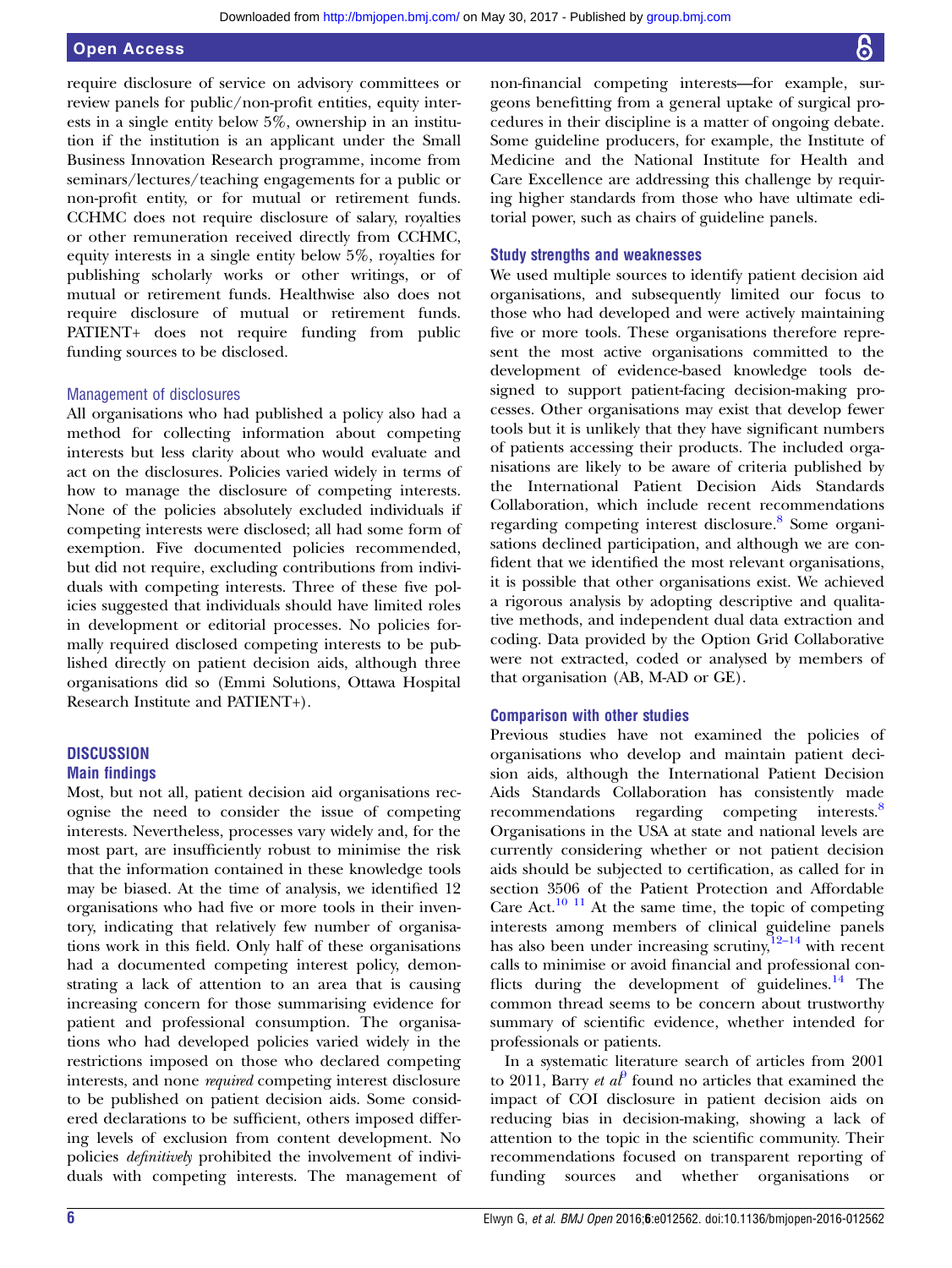<span id="page-6-0"></span>individuals stood to gain or lose by the choices made by patients. While these recommendations strengthen previous recommendations made by the International Patient Decision Aids Standards Collaboration, they are less comprehensive than policies used by some organisations included in this analysis.

#### Practice implications

This study illustrates the wide variation in the attention given to competing interests when developing information materials called patient decision aids. The most rigorous approach was illustrated by the policy adopted by the Agency for Healthcare Research and Quality, while some organisations paid no attention to the issue, or assumed that informal processes were sufficient protection. Although the International Patient Decision Aids Standards Collaboration has produced 'quality' criteria, patient decision aid producers do not seem to have adopted the need to address the issue of competing interests, and to systematically disclose this information on decision aids or supporting documents. Indeed, some organisations indicated that this study had prompted them to pay more attention to this issue and review or develop policies. As observed in the domain of clinical practice guidelines, increasing attention needs to be given to how the competing interests of contributors, authors and editors will influence the process of evidence synthesis, especially for patient facing-materials, and how they need to be disclosed, reduced and managed—and, in certain cases, eliminated.

Acknowledgements The authors would like to thank all the organisations who took part in the study.

Contributors GE and M-AD planned and designed the study and protocol. GE, M-AD and MD initiated and managed the correspondence with the participating organisations. AB, M-AD and GE developed the data extraction tool. MD and M-AD extracted all data. All data were analysed by AB and MD, with the exception of Option Grid Collaborative data, which was analysed by MD and UP. M-AD, GE and UP provided advice and guidance on the design, data collection and analysis. UP provided advice on interpreting the results from a legal standpoint. All authors contributed to the manuscript, writing and approved the final draft.

Funding This research received no specific grant from any funding agency in the public, commercial or not-for-profit sectors.

Competing interests GE, M-AD and AB, authors on this paper, lead the Option Grid Collaborative and unincorporated association of individuals engaged in the development and dissemination of Option Grid decision aids for clinical encounters under the auspices of the Dartmouth Institute for Health Policy and Clinical Practice. All authors have completed the Unified Competing Interests form at [http://www.icmje.org/coi\\_disclosure.pdf](http://www.icmje.org/coi_disclosure.pdf) (available on request from the corresponding author).

Provenance and peer review Not commissioned; externally peer reviewed.

Data sharing statement Data presented in this manuscript are available by request from the corresponding author.

Open Access This is an Open Access article distributed in accordance with the Creative Commons Attribution Non Commercial (CC BY-NC 4.0) license, which permits others to distribute, remix, adapt, build upon this work noncommercially, and license their derivative works on different terms, provided the original work is properly cited and the use is non-commercial. See: [http://](http://creativecommons.org/licenses/by-nc/4.0/) [creativecommons.org/licenses/by-nc/4.0/](http://creativecommons.org/licenses/by-nc/4.0/)

#### **REFERENCES**

- 1. Norris SL, Holmer HK, Ogden LA, et al. Conflict of interest in clinical practice guideline development: a systematic review. [PLoS ONE](http://dx.doi.org/10.1371/journal.pone.0025153) 2011;6:e25153.
- 2. Vandvik PO, Brandt L, Alonso-Coello P, et al. Creating clinical practice guidelines we can trust, use, and share: a new era is imminent. [Chest](http://dx.doi.org/10.1378/chest.13-0746) 2013;144:381–9.
- 3. Moynihan RN, Cooke GPE, Doust JA, et al. Expanding disease definitions in guidelines and expert panel ties to industry: a cross-sectional study of common conditions in the United States. [PLoS Med](http://dx.doi.org/10.1371/journal.pmed.1001500) 2013;10:e1001500.
- 4. Cosgrove L, Bursztajn HJ, Erlich DR, et al. Conflicts of interest and the quality of recommendations in clinical guidelines. [J Eval Clin](http://dx.doi.org/10.1111/jep.12016) [Pract](http://dx.doi.org/10.1111/jep.12016) 2013;19:674–81.
- 5. Akl EA, El-Hachem P, Abou-Haidar H, et al. Considering intellectual, in addition to financial, conflicts of interest proved important in a clinical practice guideline: a descriptive study. [J Clin Epidemiol](http://dx.doi.org/10.1016/j.jclinepi.2014.05.006) 2014;67:1222–8.
- 6. Graham I, Logan J. Lost in knowledge translation: time for a map? J Contin Educ Health Prof 2006;26:13–24.
- 7. Stacey D, Légaré F, Col NF, et al. Decision aids for people facing health treatment or screening decisions. [Cochrane Database Syst](http://dx.doi.org/10.1002/14651858.CD001431.pub4) [Rev](http://dx.doi.org/10.1002/14651858.CD001431.pub4) 2014;1:CD001431.
- 8. Volk RJ, Llewellyn-Thomas H, Stacey D, et al. Ten years of the International Patient Decision Aid Standards Collaboration: evolution of the core dimensions for assessing the quality of patient decision aids. [BMC Med Inform Decis Mak](http://dx.doi.org/10.1186/1472-6947-13-S2-S1) 2013;13(Suppl 2):S1.
- Barry MJ, Chan E, Moulton B, et al. Disclosing conflicts of interest in patient decision aids. **[BMC Med Inform Decis Mak](http://dx.doi.org/10.1186/1472-6947-13-S2-S3http://dx.doi.org/10.1186/1472-6947-13-S2-S3) 2013**;13(Suppl 2): S3.
- 10. Senate and House of Representatives. The Patient Protection and Affordable Care Act. Washington, United States of America. 2010. [http://www.hhs.gov/healthcare/rights/law/](http://www.hhs.gov/healthcare/rights/law/patient-protection.pdf.) [patient-protection.pdf.](http://www.hhs.gov/healthcare/rights/law/patient-protection.pdf.)
- 11. Alston C, Berger Z, Brownlee S, et al. Shared Decision-Making Strategies for Best Care: Patient Decision Aids and Beyond. 2014.
- 12. Lo B, Field MJ. Conflicts of Interest and Development of Clinical Practice Guidelines. 2009. [http://www.ncbi.nlm.nih.gov/books/](http://www.ncbi.nlm.nih.gov/books/NBK22928/) [NBK22928/](http://www.ncbi.nlm.nih.gov/books/NBK22928/) (accessed 28 Mar 2016).
- 13. Loewenstein G, Sah S, Cain DM. The unintended consequences of conflict of interest disclosure. [JAMA](http://dx.doi.org/10.1001/jama.2012.154) 2012;307:669-70.
- 14. Lenzer J, Hoffman JR, Furberg CD, et al. Ensuring the integrity of clinical practice guidelines: a tool for protecting patients. **[BMJ](http://dx.doi.org/10.1136/bmj.f5535)** 2013;347:f5535.